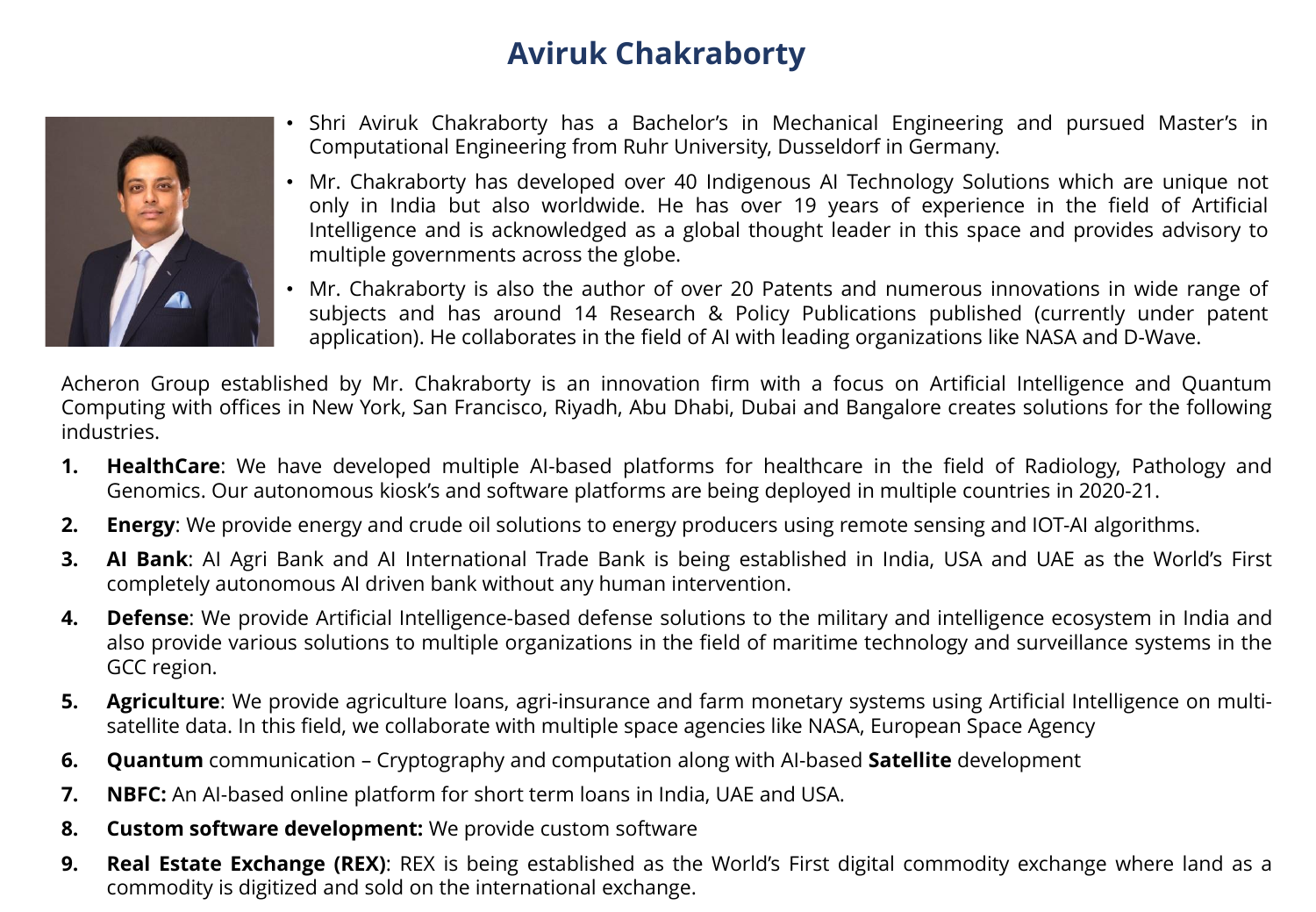

- The current professorship for Artificial Intelligence and Quantum Computing in Massachusetts Institute of Technology (MIT) is called the "Chakraborty Professorship for Artificial Intelligence". This is the first time a chair/professorship in MIT is named after an Indian.
- Mr. Chakraborty is establishing a QAI Research Center & Lab in collaboration with DWave and QAI Lab at NASA AMES in Mountain View.
- Acted as a Royal Advisor to His Highness of Oman from the Al Said Family on various mega projects for implementation in Oman to weane Oman off Hydrocarbon Dependency.
- Mr. Chakraborty is an advisor to the Executive Office of His Highness Sheikh Mohammed Bin Rashid Al Maktoum, Vice President and Prime Minister of the UAE and Ruler of Dubai.
- Mr. Chakraborty also advises the National Security Council of India on various matters of strategic national interest.
- Advised "Economic Development Board" of Andhra Pradesh in all matters of investments including Foreign Direct Investment for the UAE Region along with advising the Govt in the field of Artificial Intelligence and Geo-Political Synergies .
- He also presided over various panels during World Economic Forum 2018 in Davos on topics of R&D Policy and FDI and has been a speaker in multiple Forums like Global Business Summit on the topics like AI and Technology.
- Mr. Chakraborty is also an advisor to the UAE's Ministry for Artificial Intelligence, MOHAP and to various organizations of the Government of India.
- In his capacity as an advisor to both the nations, he helped create the World's first AI bridge between two nations (India & UAE) which was culminated in a signing ceremony on 27th July 2018.
- Received Ministry of Health, Dubai, UAE's Healthcare Innovator Award.
- Partnered with Harvard Medical School for validating our AI-based Tuberculosis detection algorithm which was developed as a project between Archeron Group, the Artificial Intelligence Ministry UAE and UAE Prime Ministers Office. Dr. Salmaan A. Keshavjee, MD, PhD, ScM, the director of Harvard Medical School's Center for Global Health Delivery validated the algorithm on-behalf of the UAE Ministry of Artificial Intelligence.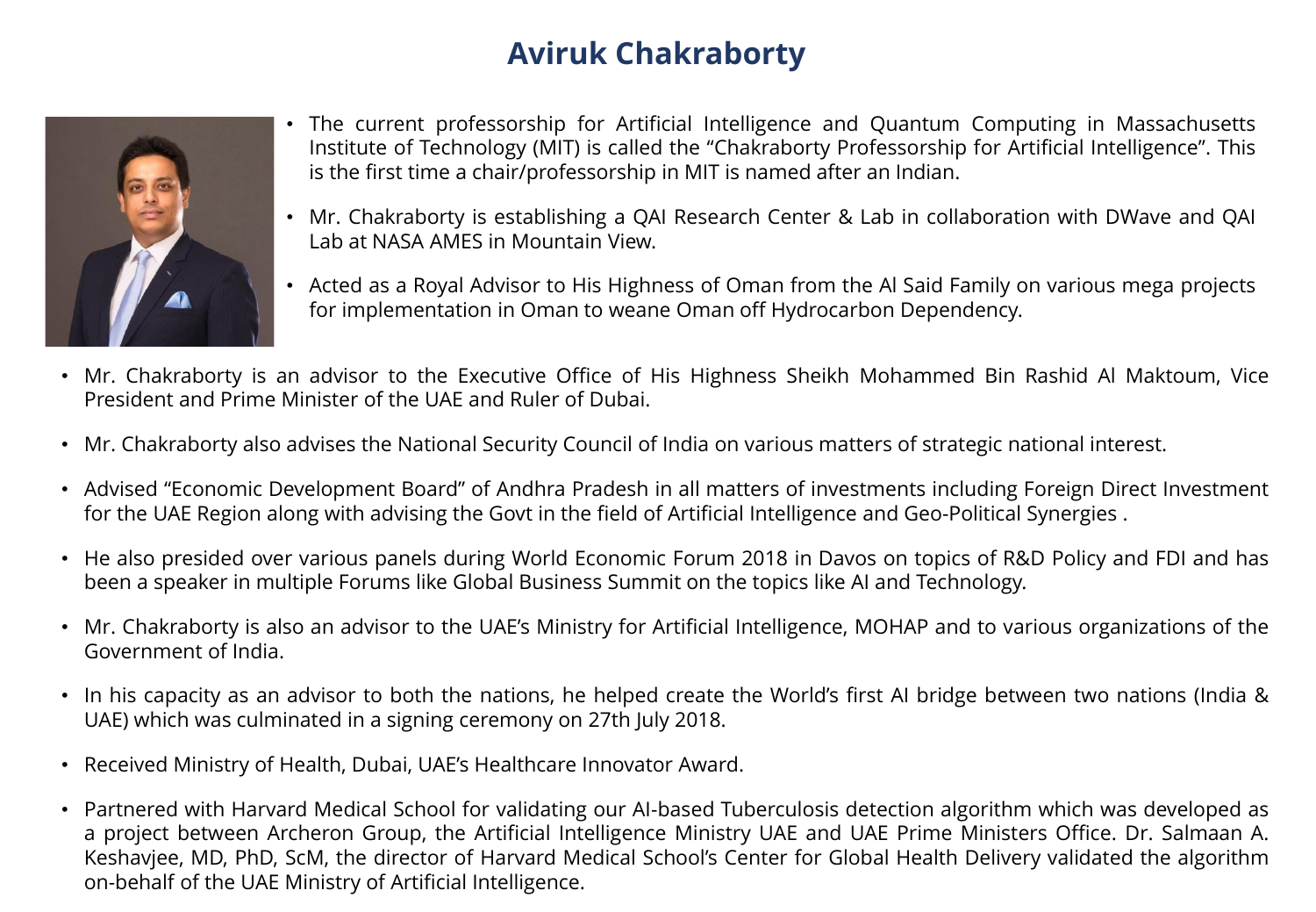

- World's First Artificial Intelligence powered satellite constellation is to be launched by Archeron Group in Q1-Q2 2021 where we will have capabilities for optical, synthetic aperture radar, hyperspectral and space-based radio frequency sensors along with the data being stored in distributed blockchains in space.
- Launching the World's first fully autonomous AI Enabled Satellite using ISRO's PSLV in 2021
- Created and implemented the World's first AI based Public Health trial under the aegis of UAE PMO for the identification of TB using AI on Chest X-Ray Images.
- Archeron Group's was instrumental in establishing Indian Army's AI Lab in its signals regiment.
- Mr. Chakraborty is the member of the Global AI Governing Council under the World Government Summit umbrella.
- Has advised Govt of India's EDB for introducing Hyperloop Technology in India.
- Have been a speaker at the prestigious Future Investment Initiative hosted in Riyadh by Saudi Arabia's Sovereign Wealth Fund (PIF) on the topic of Artificial Intelligence and Healthcare and Banking.
- Chosen as a speaker and advisor to the G20 Summit being hosted in Riyadh in 2020 on the subject of Artificial Intelligence and automation of banking processes.
- Mr. Chakraborty is also The President of Economic Development Board of India's premier quasi-governmental trade promotion organization called "Indian International Trade Development Organization" with a mandate to strengthen bi-lateral trade and foreign direct investments between India and various governments across the world.
- Advised multiple governments across the globe on creating their National AI Strategy Roadmap and implementation KPI's.
- Mr. Chakraborty has also advised Telecom Regulatory Authority of India for green telecom policy implementation.
- Advised the Government of India Ministry of Health on how to forged partnerships with UAE and Saudi Arabian Government for the WHO initiative of "Global Digital Health Partnership".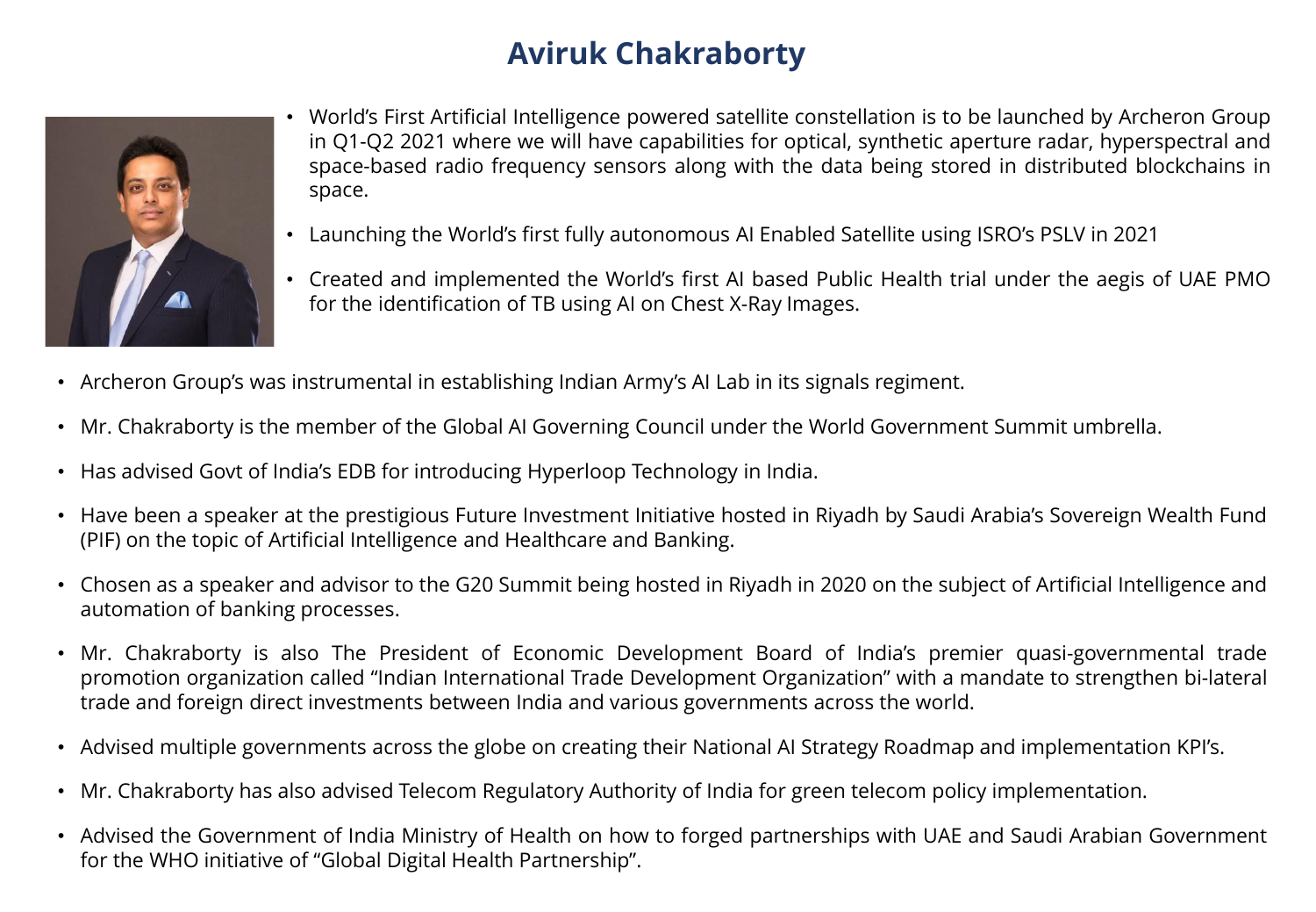

- He has served as one of the youngest faculty members at the age of 23 in Ruhr University, Dusseldorf, Germany teaching two very diverse subjects of Economics and Engineering in English.
- At the age of 24, he became one of the youngest financial advisors in Germany and helped a German firm expand internationally. Before starting his own venture, he was also a Director of Operations Asia Pacific Region in a prestigious German Firm.
- "CapitaWorld" India's first AI enabled Fintech platform for loans and fund raising was co-founded by Mr. Chakraborty a few years back which subsequently was acquired by a consortium of Indian public sector banks.
- CapitaWorld using our AI was the only nonbanking organization which was awarded a banking innovation award by the Central Bank of India (RBI and IDRBT).
- He also has served as a guest and visiting faculty for various premiere institutions in India such as CEPT, teaching a wide range of subjects such as Climate Change, Energy and Environmental Economics, Carbon Credit Finance & Smart Cities. He also created and taught the first Smart Cities course in India at CEPT which is a step towards creating a knowledge ecosystem needed to fulfill our Honorable Prime Minister's Vision of 100 smart cities in India.
- Provided advisory on India's energy security and India's geopolitical needs in the Gulf Region for stabilizing India's energy markets to the Honorable Minister of Petroleum Government of India Shri Dharmendra Pradhan.
- Provided advisory and multiple solutions and platforms to the Ministry of Health and Prevention (MOHAP) in UAE for the purposes of creating a National AI-based Radiology and Pathology platform. This platform was unveiled by the Ministry in Arab Health 2020 and this is the World's First National Radiology and Pathology platform.
- As our CSR, we also created a solution in collaboration with Ministry of Health (MOHAP) for the people of determination by creating an AI platform which uses Machine Learning to translate and interpret sign language.
- Provided advisory and consulting services to oil and natural gas corporation (ONGC) of India for water footprinting of its oil fields (of Godavari basin) and gas fields in Tripura. This was the first water footprinting exercise conducted by an energy company in India.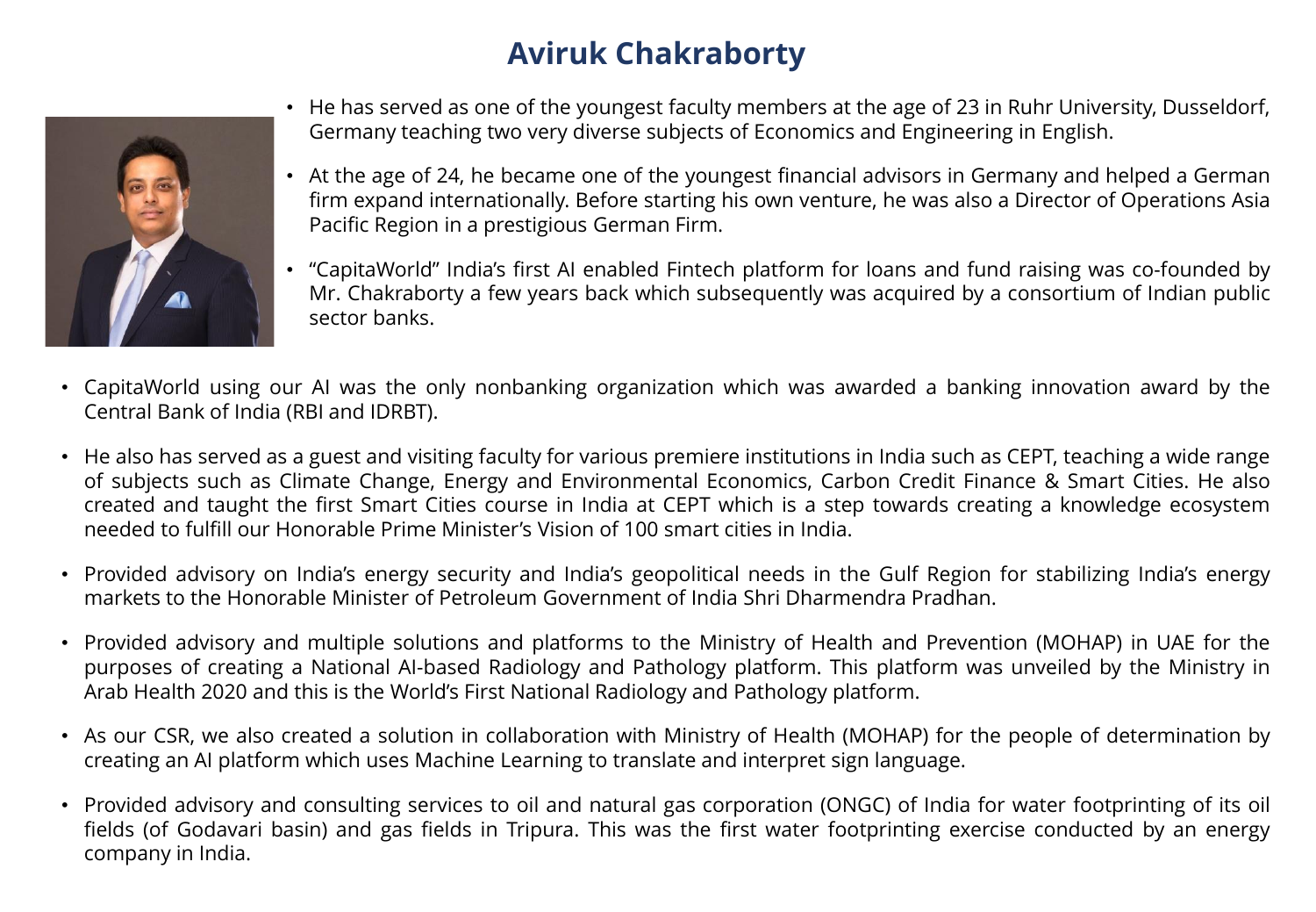

Discussed the next generation privacy protocols of internet 2.0 for Healthcare data online with Sir Tim Bernes Lee, The creator of Internet in MIT.



Was part of the Davos panel on R&D in India as Archeron's AI Healthcare R&D centers are in San Francisco and Bangalore.



Developing the next generation of Quantum Machine Learning Algorithms using the Dwave Quantum Computer at NASA AMES in Mountain View.

Omar Sultan AlOlama

Quantum computing will revolutionize and develop Artificial Intelligence projects and scientific research related to medical, cognitive and engineering sciences. This supports the UAE Strategy for Artificial Intelligence.



Developing the large-scale nation-wide strategy for AI in UAE and many other nations which will impact AI based Healthcare solutions including TB screening in the next couple of years.







Our Quantum AI algorithms for the Healthcare and Banking are developed in collaboration with NASA Quantum Computing Lab in Mountain View, California.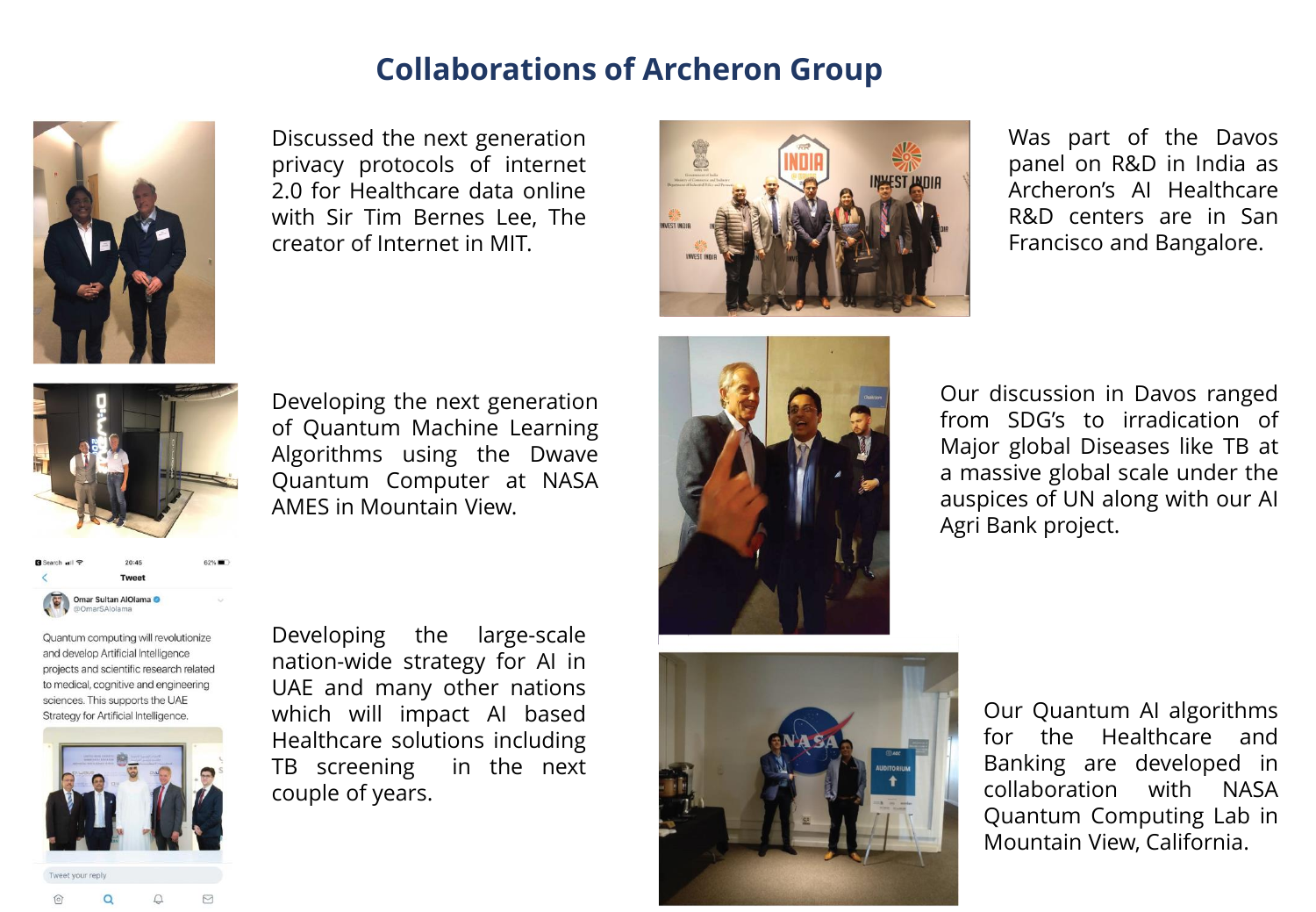

Receiving Health Innovator Award at Healthcare roundtable by Ministry of Health and Prevention (MOHAP), UAE.



Archeron was presented as an innovation case study at the prestigious Abu Dhabi Entrepreneurship Summit at Abu Dhabi Global Markets.



Collaborating with MIT (Chancellor Eric Grimson) & Archeron for development of Next Generation AI based Healthcare solutions.



Archeron collaborating with His Excellency Jamal Ali Al Hazeem of Bahrein for developing solutions for Bahrein's innovation eco-system.



Arab Health 2020 where UAE's National Radiology and Pathology Platforms (developed by Archeron) where AI is used for the disease diagnosis were unveiled at the Ministry of Health Pavilion.



Launched the World's First Ai based Public health Trial for TB detection in Dubai. Here We were presenting the solution inside the Min of Health Pavilion in Arab Health 2019.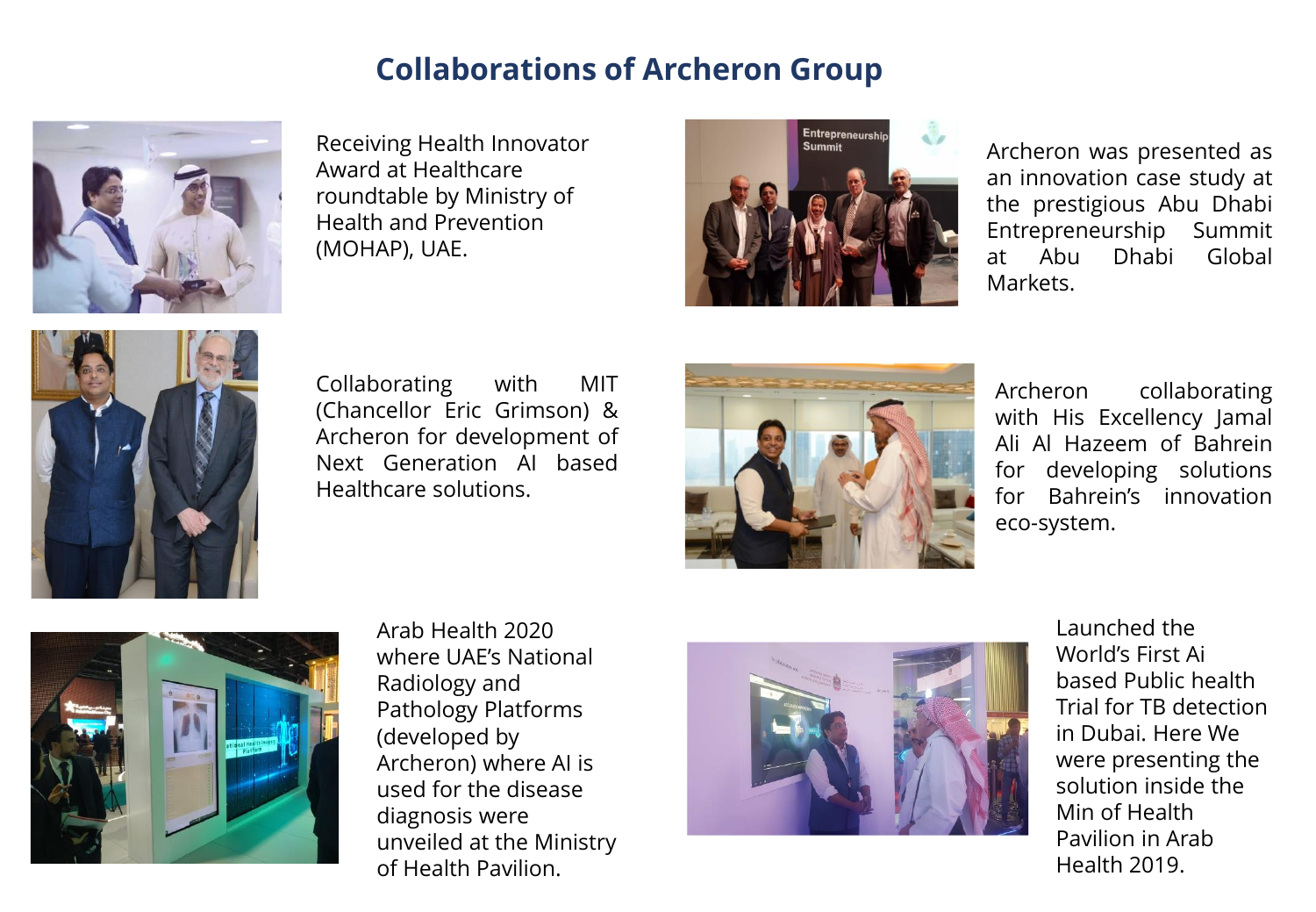

With the Minister of State for Healthcare in New Delhi, discussing the possible integration of our AI Algorithms with the Government of India's Telemedicine Platform .



With the Indian Government delegation consisting of AP EDB Head and Sheik Nayan of Abu Dhabi .



At ISRO/Antrix HQ in Bangalore with Team as Archeron Group will be Using ISRO's PSLV Rocket in 2021 to launch a set of AI enabled Intelligent satellites.



One Chess Master with Another - Discussed Indo Pacific Geopolitical Strategy with Henry Kissinger over Lunch at MIT.



Acting as the Advisor to the Economic Development Board of AP in the arena of Artificial Intelligence, Geopolitics and Foreign Direct Investment with a Remit to represent EDB officially in GCC Region.



Participated in a Panel Discussion with Mr. M. Ambani in Davos on Energy Security and crude transportation in the Indian Ocean Region.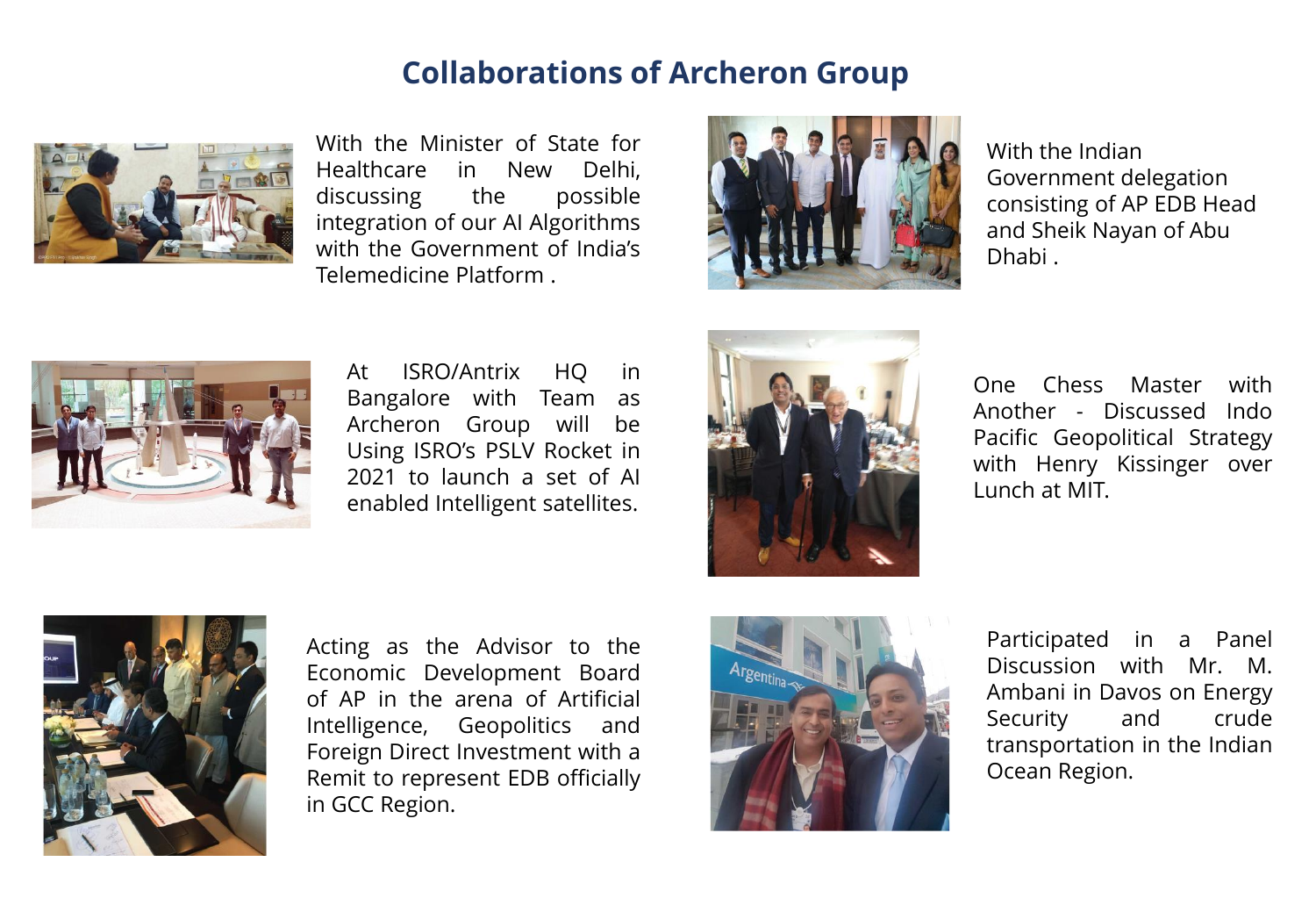

Was member and speaker in Multiple Panels in Davos. Including Panel on Indian education system.



As a pro-bono advisor to multiple departments in Government of India provided advisory to the Honorable Petroleum Minister of India on India's energy security vis-à-vis our foreign policy wrt UAE and KSA



With Archeron board member Charles Johnson (Johnson Family owns Franklin Templeton) at GITEX 2019 where Archeron unveiled its Rafahia platform for human emotion quantification.



With the honorable professor Michio Kaku as a co-speaker in the panel for use of AI for humanity at the World Government Summit at Dubai.



As a panelist and speaker at the prestigious Future Investment Initiative hosted by the Sovereign Wealth Fund of Saudi Arabia (PIF) at Riyadh in October 2019.



With chairman of the board for Massachusetts Institute of Technology (MIT) Robert Millard at the MIT benefactors dinner in 2019 for Chakraborty Professorship for Artificial Intelligence & Quantum Computing.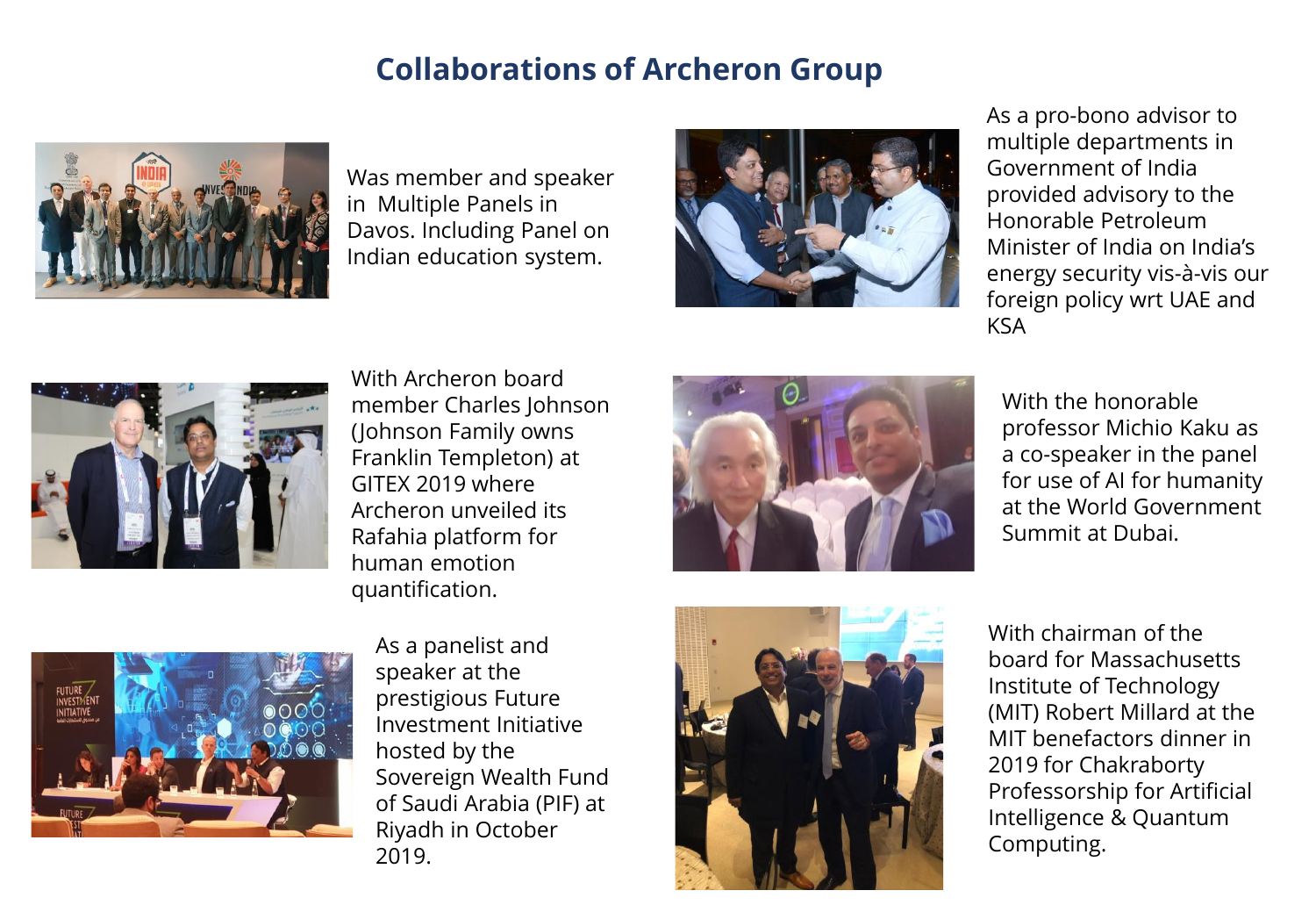

At the prestigious MIT Nuclear Fusion Reactor Lab with professor Dennis G. **WHYTE** 



As an advisor to the Economic Development Board of Andhra Pradesh helped the government in establishing a 2 Billion Dollar medicity project in Andhra Pradesh



Provided advise to His Highness Faris Bin Fatik Bin Fahad Al Said as the Royal Advisor for creating a roadmap for Oman to diversify from oil revenue.



Arab Health 2020 where UAE's National Rafahia Platform for human emotion and stress quantification (developed by Archeron) was unveiled at the Ministry of Health Pavilion.



The majority of Archeron Group's research team is from Indian Institute of Science Bengaluru (IISc), hence continuous interaction with IISc becomes part of our CSR.



With the first batch of Archeron's Machine Learning team members from IISc, IITB and ISIK in our office in Bangalore.